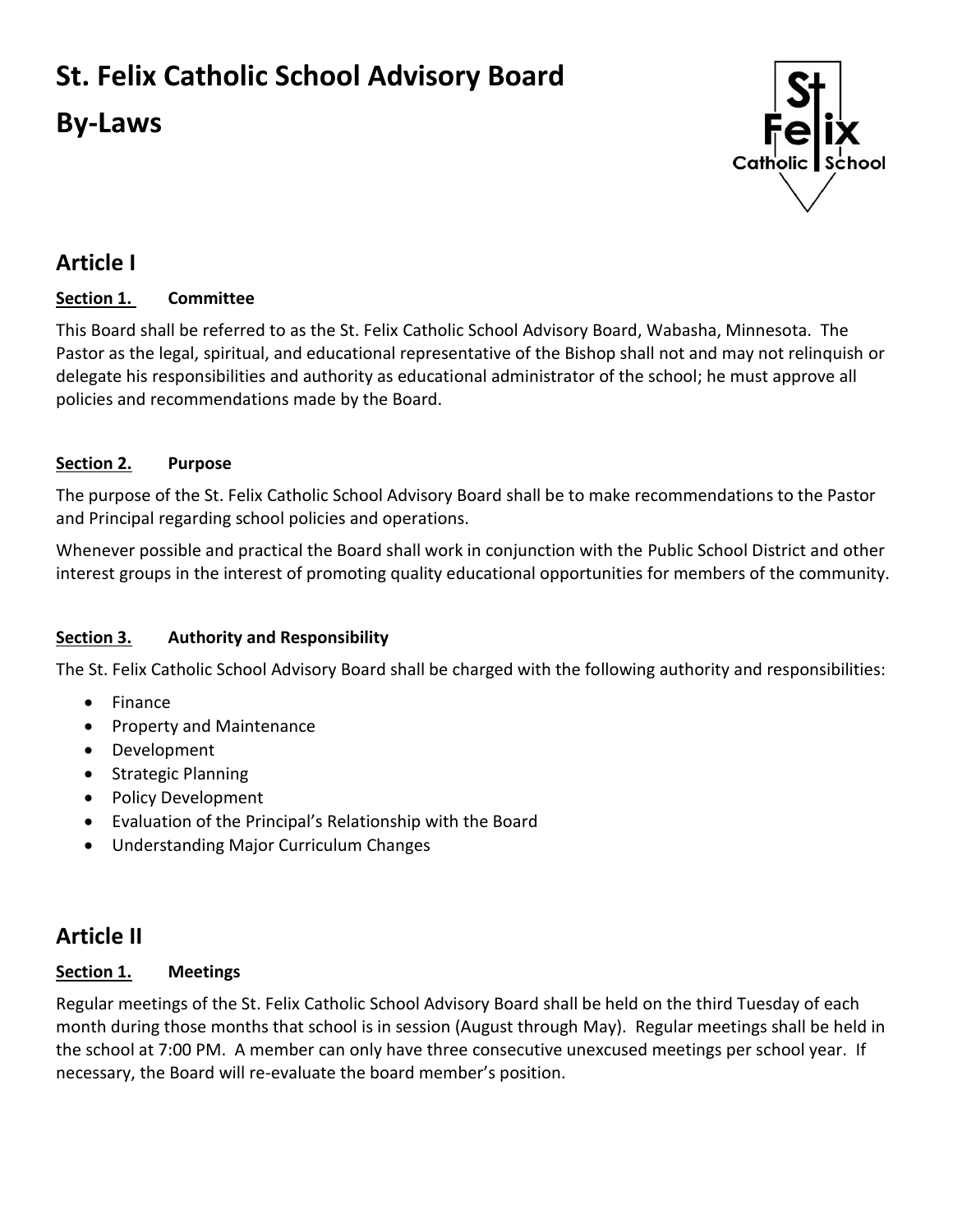### **Section 2. Special Meetings**

Special Meetings of the Board may be convened by the Pastor, Principal, or Chairperson upon the request of

four (4) Board members with seven (7) days prior notice. The chairperson will determine if the meeting is necessary based upon the Board's needs. A quorum for the transacting of business shall be a simple majority of the total number of voting members with the Pastor present.

Board meetings are to be open to parents, guardians, and members of the Saint Felix community unless designated by the Chairperson or Pastor. In the event someone outside of the Board desires to address the Board, a request must be made to the Chairperson or Pastor three (3) days prior to the meeting. Presentations are to be limited to 3-5 minutes unless otherwise approved by the Chairperson.

## **Article III**

### **Section 1. Membership**

Board membership vacancies shall be filled by election with the results communicated to the Parish community. Members selected for the Board should meet the following criteria:

- Have an interest in and commitment to Catholic education and to the school's philosophy and mission.
- Be available to attend meetings and periodic in-service programs, and to participate in committee work.
- Demonstrate an ability to maintain high levels of integrity and confidentiality.
- Deal with situations as they relate to the good of the entire school community.
- Be a credible witness of the Catholic faith (or to one's own religion) and to the school community and beyond.

# **Article IV**

## **Section 1. Officers**

The officers of the St. Felix Catholic School Board shall consist of the Chairperson, Vice-Chairperson, and Secretary. Officers shall be nominated and elected at the September meeting.

## **Section 2. Duties of the Officers**

The Chairperson shall:

- Call and preside at all regular and special meetings of the Board.
- Direct the functions and goals of the Board.
- Enforce the Constitution and By-laws of the Board
- Perform any and all duties incident to the office of Chairperson.
- Create committees and appoint members to such committees.
- Create the agenda in collaboration with the Principal.

#### The Vice-Chairperson shall:

Assist the Chairperson and assume the duties of the Chairperson as required.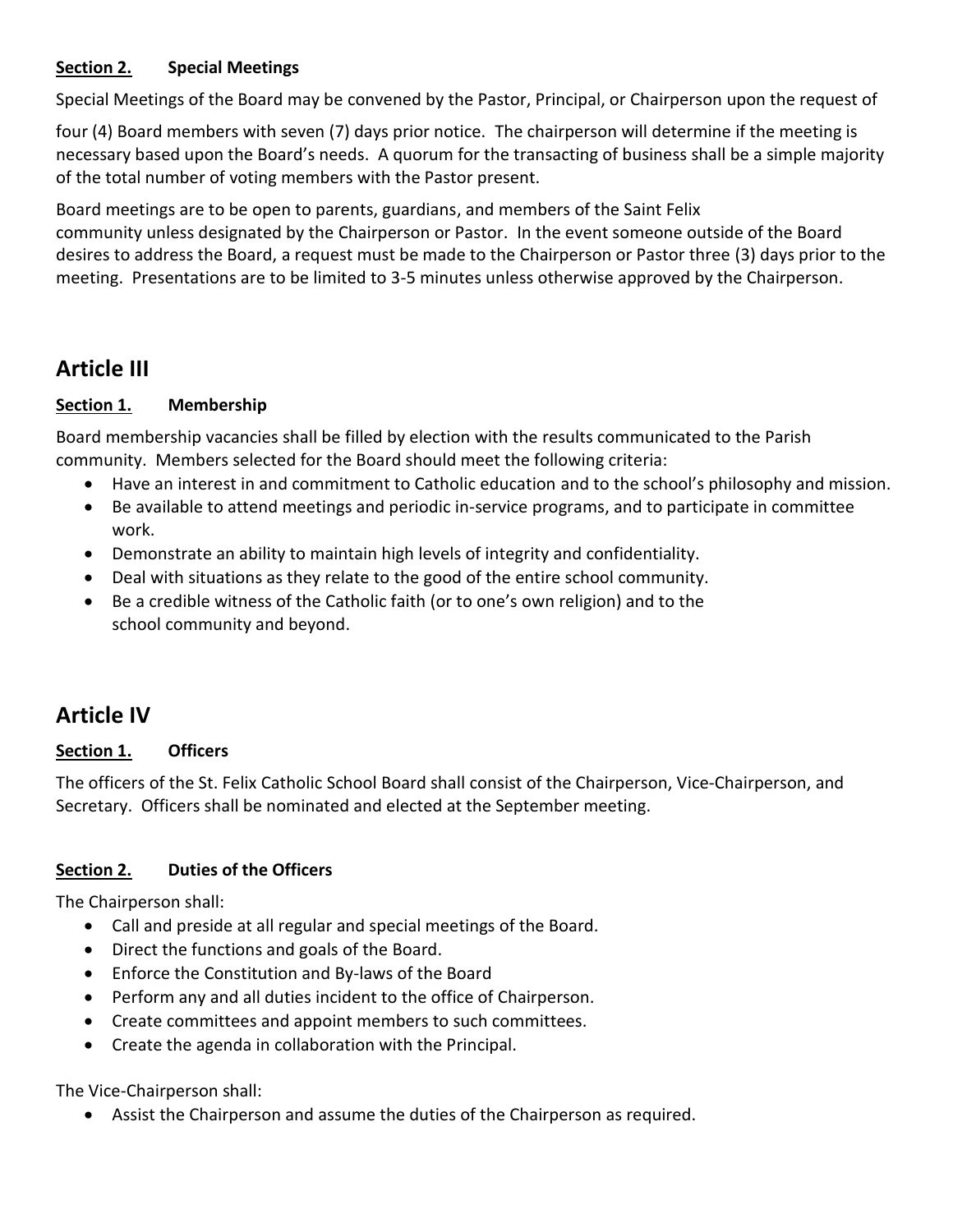The Secretary shall:

- Record and maintain minutes of all regular and special meetings.
- Be the custodian of the Constitution and By-laws.
- Present the minutes and other material as required at the meetings.
- Perform all duties incident to the office of Secretary.

## **Article V**

### **Section 1. The Principal**

The Principal of the parochial school is appointed by the Pastor and serves the faith community, integrating the philosophy, goals and objectives of the school with those of the Diocese and local Advisory Board, especially in the faith formation and ongoing development of students and faculty. The Principal is accountable to the Pastor and the Diocesan Superintendent of Schools.

The daily operation of the School is the responsibility of the Principal. In sensitive issues, the Principal should seek the advice of the Pastor prior to formal action. It shall be the responsibility of the Principal to supervise the educational programs in each grade.

The Principal shall initiate recommendations to the Board concerning educational goals and objectives that respond to the long-range needs and vision of the school.

# **Article VI**

#### **Section 1. Legal Ramifications**

Due process procedures, which are designed to respect the rights and dignity of all citizens, shall be adhered to in grievances of employees, parents, and students as stated in the perspective handbooks.

The posture of the Board shall be to comply with state and federal laws prohibiting discrimination on the basis of race, color, national and ethnic origin, sex, marital status, status with regard to public assistance, age, or disability.

# **Article VII**

#### **Section 1. Ratification**

Upon ratification by the St. Felix Catholic School Advisory Board and upon approval by the Pastor, the By-Laws for the Board of St. Felix shall be filed with the Diocese of Winona Catholic School's Office with a current list of names and addresses of members of the St. Felix Catholic School Advisory Board.